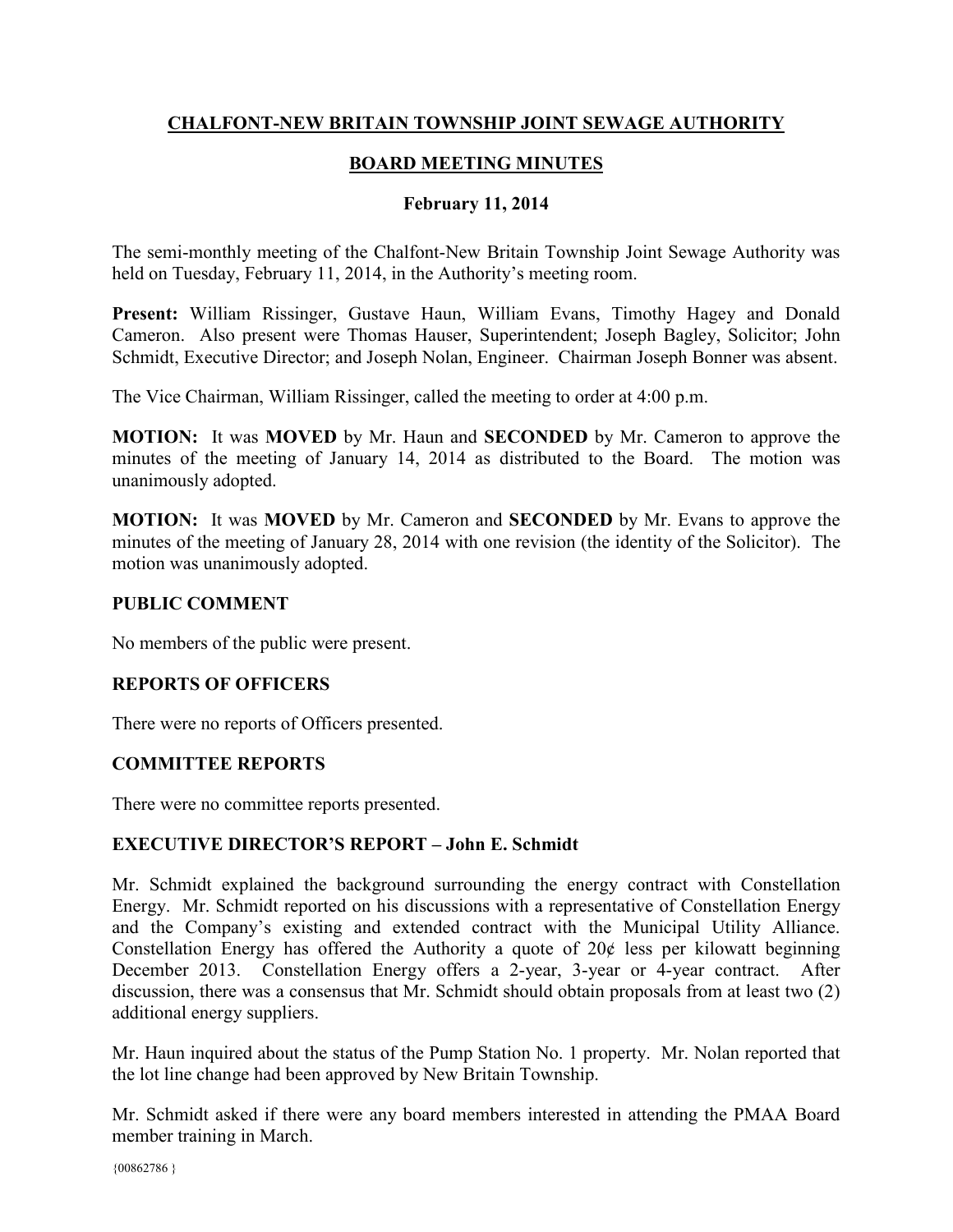Mr. Schmidt inquired whether the Board was interested in sponsoring a team for the Lenape Valley Basketball Scholarship Tournament.

**MOTION:** It was **MOVED** by Mr. Cameron and **SECONDED** by Mr. Haun to authorize sponsoring a team for \$200. The motion was unanimously adopted.

Mr. Evans inquired about gas cards from the Township.

#### **ENGINEER'S REPORT – Joseph Nolan, P. E.**

Mr. Nolan reported that he and Mr. Schmidt met with representatives of Carroll Engineering (Bucks County Water and Sewer Authority) to discuss the cost breakdown involving the Upgrade and Expansion Project. The parties' discussion took place on February 10. A tour of the plant was also given to the Carroll Engineering representatives as background. representatives indicated that they will talk to officials at BCWSA about the information they have been provided.

Mr. Nolan also reported that a new startup date with Siemens has been provided for the Phase II work – March 17. The Electrical Contractor has stated that it would be ready for Siemens by March 17

Mr. Nolan presented Requisition No. 134 for Capital Expenditures in the amount of \$4,947.95 involving the water well control system. He recommended approval to pay Requisition No. 134.

**MOTION:** It was **MOVED** by Mr. Haun and **SECONDED** by Mr. Cameron to approve Requisition No. 134 for Capital Expenditures in the amount of \$4,947.95. The Motion was unanimously adopted.

Mr. Nolan next presented Requisition No. 177 for Capital Improvements in the amount of \$165,749.76 for Phase II and Phase III items. Mr. Nolan recommended approval.

**MOTION:** It was **MOVED** by Mr. Cameron and **SECONDED** by Mr. Hagey to approve Requisition No. 177 for Capital Improvements in the amount of \$165,749.76. The Motion was unanimously adopted.

## **SOLICITOR'S REPORT – Joseph Bagley, Esquire**

Mr. Bagley had nothing to report.

## **TREASURER'S REPORT – Gustave Haun, Treasurer**

Mr. Haun presented the General Operating Expenses in the amount of \$228,317.31 for the month. He also presented the previously-approved Capital Expenditures as well as the previously-approved Capital Improvements and he presented payments to Loan Fund 3 in the amount of \$75,601.49 for total expenditures of \$474,616.51 and he recommended approval to pay the bills.

**MOTION:** It was **MOVED** by Mr. Hagey and **SECONDED** by Mr. Cameron to approve payment of the bills for the month in the amount of \$474,616.51. The Motion was unanimously adopted.